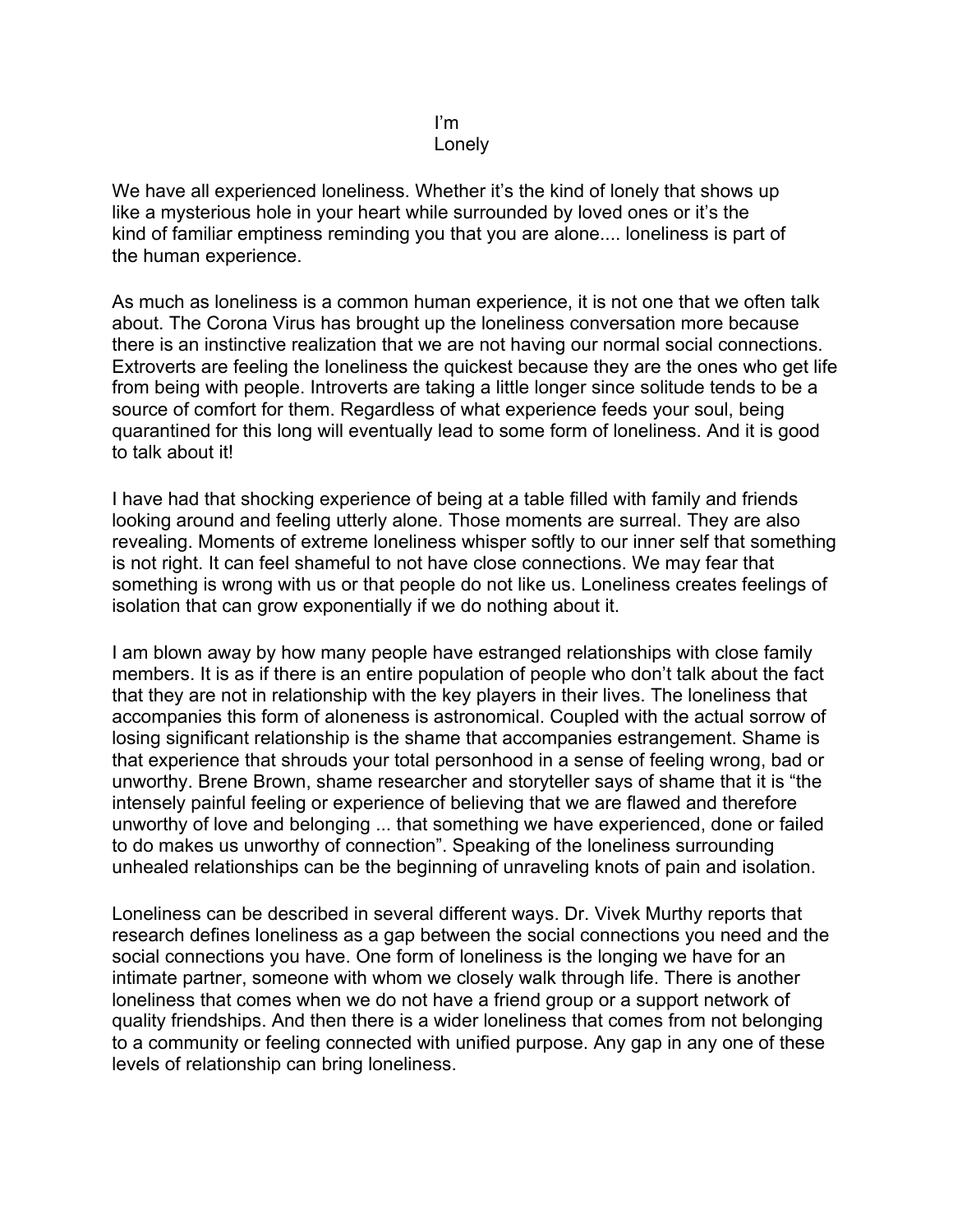Feeling connected with others in deep and meaningful ways is a need of every human being. But equal to this need is our need to be connected to ourselves. How often do we know and fully embrace our voice, our value or our power? If we do not experience connection to ourselves, we will be loneliest for our self. I love Kelsea Ballerini's song "Miss Me More":

I thought I'd miss you But I miss me more I miss my own beat, to my own snare drum I miss me more ... I forgot I had dreams, I forgot I had wings Forgot who I was before I ever kissed you ... I miss me more

There is a loneliness that comes when we cannot be our most authentic self. I think of the gay teenager whose Mom and Dad have told him he will never be accepted if he is gay. I grieve for the student who could no longer keep up with the pressure of success and ended life with a rope. And I think of how I have been hiding family secrets most of my life in order to protect parents' lives. A lack of authenticity within ourselves leads to radical separation from all. Even though we may be in close relationship with many people, if we are not completely true to ourselves, there will be a grand canyon between us and others everywhere we go.

Brene Brown writes in Braving the Wilderness that truly belonging and believing in yourself opens the door to sharing your most authentic self. It also opens the door to experiencing the "sacredness in both being a part of something and standing alone in the wilderness". If you have ever had the experience of feeling fulfilled and peaceful while being alone, then you know the power of truly belonging to yourself. It is from this place that genuine connection will happen within relationship. Authentic connection forms the beginning of deep and meaningful relationships.

This time of quarantine during COVID 19 has brought a season of such change and upheaval that many people have experienced emotional distress. It may bring with it an unrest that unravels what we have known and trusted. Ron Rolhauser, Catholic priest and author says that all of spirituality is what we do with the unrest in our souls. If you are aware of such unrest, then you are already on your way to uncovering real connection with yourself and others. And you are in good company. Jesus experienced loneliness when he asked his friends to wait with him. He experienced aloneness as he cried out to his Father while he died on the cross. This human experience on earth eventually leads us to look to the eternal for hope and guidance. When we seek, we are promised we will find. The direction lies no farther than your very own heart. May your best friendship start there so that all other connections will come from that place of love and truth.

Welcome unrest as a teacher and guide. Wonder where and with whom you are most authentic. Evaluate fulfillment you experience in significant relationships. Engage with your truest